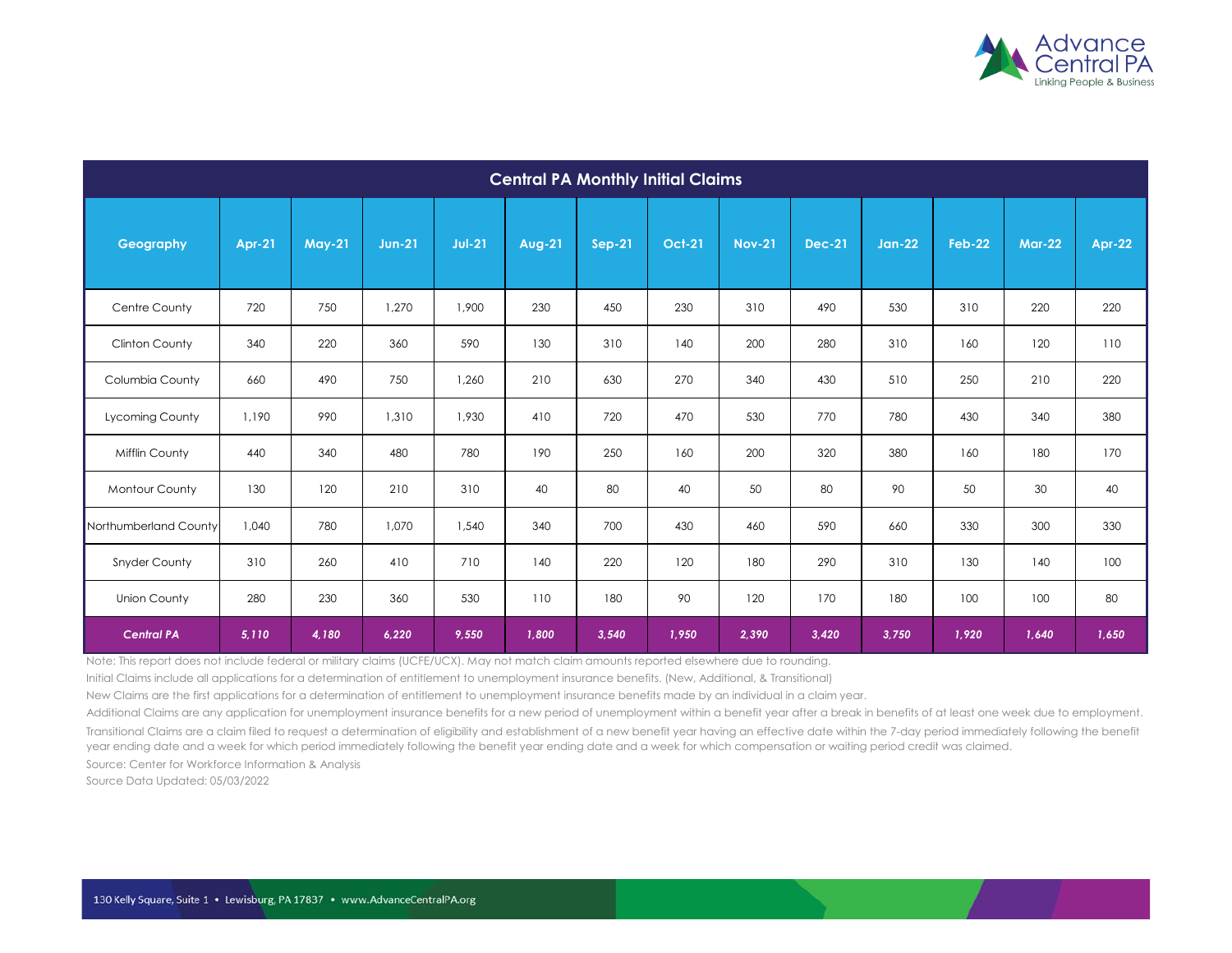

| <b>Central PA Monthly Initial Claims by Industry - April 2022 (Current)</b> |                                           |                                                 |               |                                                                                        |                |                         |                                                                                            |                                                         |                            |                   |                                                   |                                             |        |
|-----------------------------------------------------------------------------|-------------------------------------------|-------------------------------------------------|---------------|----------------------------------------------------------------------------------------|----------------|-------------------------|--------------------------------------------------------------------------------------------|---------------------------------------------------------|----------------------------|-------------------|---------------------------------------------------|---------------------------------------------|--------|
| Geography                                                                   | Resources<br>and Mining<br><b>Natural</b> | uction<br>nstr<br>$\overline{O}$<br>$\tilde{O}$ | Manufacturing | E.<br>စိ<br>$\mathbf{P}$<br><b>Jillif</b><br>o<br>O.<br>$\sigma$<br>၊မ္တ<br><b>Pup</b> | Information    | Financial<br>Activities | $\sigma$<br>rofession<br>ဖြိ<br>$\bf\ddot{\bf o}$<br><b>Busines</b><br>밈<br>$\overline{O}$ | 짇<br>o<br>$\sim$<br>lucation<br>Health<br>Services<br>ヱ | Leisure and<br>Hospitality | Other<br>Services | ent<br>ernme<br>$\delta$<br>$\boldsymbol{\sigma}$ | vailable<br>Industry<br>⋖<br>$\overline{5}$ | Apr-22 |
| Centre County                                                               | 3                                         | 61                                              | 17            | 41                                                                                     | $\mathbf 0$    | 9                       | 33                                                                                         | 26                                                      | 11                         |                   | $\overline{2}$                                    | 13                                          | 220    |
| Clinton County                                                              | 2                                         | 34                                              | 11            | 24                                                                                     | $\mathbf 0$    | 4                       | 11                                                                                         | 12                                                      | $\overline{ }$             | $\Omega$          | $\mathbf 0$                                       | 6                                           | 110    |
| Columbia County                                                             |                                           | 42                                              | 51            | 38                                                                                     |                | 4                       | 12                                                                                         | 33                                                      | 21                         |                   |                                                   | 14                                          | 220    |
| Lycoming County                                                             | 6                                         | 65                                              | 53            | 73                                                                                     | $\overline{4}$ | 4                       | 51                                                                                         | 65                                                      | 19                         | 11                | 3                                                 | 24                                          | 380    |
| <b>Mifflin County</b>                                                       |                                           | 36                                              | 55            | 19                                                                                     |                | $\overline{2}$          | 17                                                                                         | 25                                                      | 5                          |                   | -4                                                | 4                                           | 170    |
| <b>Montour County</b>                                                       | $\Omega$                                  | 8                                               | 11            | 5                                                                                      | $\Omega$       | $\mathbf 0$             | 4                                                                                          | 9                                                       | $\overline{2}$             | $\Omega$          | $\Omega$                                          | $\overline{2}$                              | 40     |
| Northumberland County                                                       | $\overline{4}$                            | 61                                              | 52            | 69                                                                                     | $\overline{2}$ | 6                       | 25                                                                                         | 57                                                      | 27                         | 3                 | $\overline{ }$                                    | 16                                          | 330    |
| <b>Snyder County</b>                                                        | 10                                        | 22                                              | 18            | 20                                                                                     | $\mathbf 0$    |                         | 6                                                                                          | 9                                                       | 5                          | $\overline{2}$    |                                                   | $\overline{7}$                              | 100    |
| <b>Union County</b>                                                         |                                           | 13                                              | 13            | 14                                                                                     | $\mathbf 0$    | $\overline{2}$          | 5                                                                                          | 11                                                      | 12                         | 4                 | $\mathbf 0$                                       | 4                                           | 80     |
| <b>Central PA</b>                                                           | 28                                        | 343                                             | 281           | 304                                                                                    | 8              | 32                      | 163                                                                                        | 246                                                     | 110                        | 27                | 18                                                | 90                                          | 1,650  |

| <b>Central PA Monthly Initial Claims by Industry - April 2021 (Previous Year)</b> |                                        |                                          |               |                                                                                                                    |                 |                                |                                                         |                                                             |                                                      |                        |                                         |                                                                             |               |
|-----------------------------------------------------------------------------------|----------------------------------------|------------------------------------------|---------------|--------------------------------------------------------------------------------------------------------------------|-----------------|--------------------------------|---------------------------------------------------------|-------------------------------------------------------------|------------------------------------------------------|------------------------|-----------------------------------------|-----------------------------------------------------------------------------|---------------|
| Geography                                                                         | Resources<br>and Mining<br>atural<br>z | ction<br>Ď<br>hstr<br>$\circ$<br>$\circ$ | Manufacturing | tion<br>ကိ<br><b>JHIH</b><br>छ<br>$\overline{\mathrm{o}}$<br>$\Omega$<br>င္တ<br><b>Paro</b><br>c<br>$\overline{a}$ | ation<br>Inform | <b>Financial</b><br>Activities | <b>Professional</b><br><b>Business</b><br>Services<br>൶ | ਹ<br>$\epsilon$<br>n<br>lucation<br>Health<br>Services<br>꼾 | sure and<br><sub>spitality</sub><br>Leisure<br>Hospi | ທ<br>Other<br>Services | 高<br>ernme<br>$\circ$<br>$\overline{O}$ | ailable<br>(iis<br>∍<br>$\overline{\mathbf{C}}$<br>⋖<br>ξŽ<br>$\frac{1}{2}$ | <b>Apr-21</b> |
| Centre County                                                                     | 3                                      | 113                                      | 40            | 113                                                                                                                | 3               | 17                             | 100                                                     | 113                                                         | 134                                                  | 19                     | 4                                       | 61                                                                          | 720           |
| Clinton County                                                                    | 6                                      | 52                                       | 59            | 63                                                                                                                 |                 | 9                              | 22                                                      | 41                                                          | 43                                                   | 10 <sup>°</sup>        | 3                                       | 32                                                                          | 340           |
| Columbia County                                                                   | 3                                      | 79                                       | 232           | 93                                                                                                                 | 2               | 8                              | 54                                                      | 73                                                          | 63                                                   | 18                     | $\overline{ }$                          | 27                                                                          | 660           |
| Lycoming County                                                                   | 20                                     | 142                                      | 200           | 217                                                                                                                | 18              | 24                             | 131                                                     | 180                                                         | 127                                                  | 43                     | 11                                      | 76                                                                          | 1,190         |
| Mifflin County                                                                    | 4                                      | 54                                       | 134           | 56                                                                                                                 | $\overline{2}$  | 11                             | 36                                                      | 60                                                          | 27                                                   | 5                      | $\overline{2}$                          | 50                                                                          | 440           |
| <b>Montour County</b>                                                             |                                        | 11                                       | 21            | 21                                                                                                                 |                 | $\Omega$                       | $\overline{2}$                                          | 34                                                          | 14                                                   | 5                      | 3                                       | 17                                                                          | 130           |
| Northumberland County                                                             | 14                                     | 115                                      | 221           | 188                                                                                                                | 5               | 6                              | 69                                                      | 163                                                         | 106                                                  | 19                     | 11                                      | 121                                                                         | 1,040         |
| <b>Snyder County</b>                                                              | 11                                     | 48                                       | 51            | 50                                                                                                                 |                 | 6                              | 15                                                      | 55                                                          | 30                                                   | 13                     | 3                                       | 26                                                                          | 310           |
| Union County                                                                      | 4                                      | 19                                       | 59            | 48                                                                                                                 | $\mathbf 0$     | 6                              | 17                                                      | 41                                                          | 40                                                   | 6                      |                                         | 39                                                                          | 280           |
| <b>Central PA</b>                                                                 | 66                                     | 633                                      | 1,019         | 850                                                                                                                | 33 <sup>°</sup> | 87                             | 446                                                     | 760                                                         | 583                                                  | 138                    | 45                                      | 450                                                                         | 5,110         |

Note: This report does not include federal or military claims (UCFE/UCX). May not match claim amounts reported elsewhere due to rounding.

Initial Claims include all applications for a determination of entitlement to unemployment insurance benefits. (New, Additional, & Transitional)

New Claims are the first applications for a determination of entitlement to unemployment insurance benefits made by an individual in a claim year.

Additional Claims are any application for unemployment insurance benefits for a new period of unemployment within a benefit year after a break in benefits of at least one week due to employment. Transitional Claims are a claim filed to request a determination of eligibility and establishment of a new benefit year having an effective date within the 7-day period immediately following the benefit year ending date and a week for which period immediately following the benefit year ending date and a week for which compensation or waiting period credit was claimed.

Source: Center for Workforce Information & Analysis

Source Data Updated: 05/11/2022